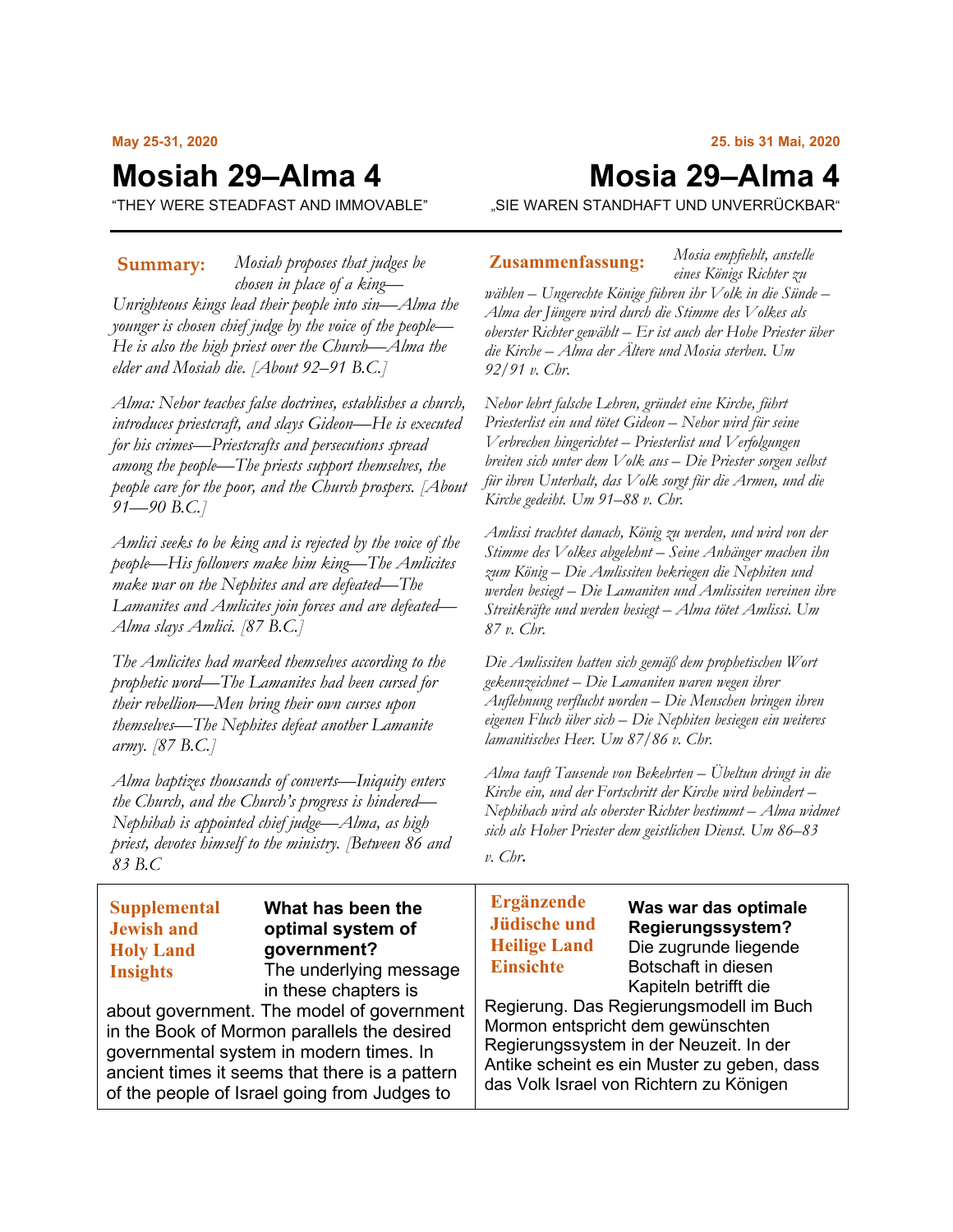| Kings. This parallels a path of secularism that<br>draws away from God (that is because they<br>forgot that kings were to be models of The<br>King of Kings). In this section of The Book of<br>Mormon, the people went from Kings to<br>Judges. Jewish thought on government and<br>a view of the efforts of the modern Jewish<br>state to bring biblical theocracy together with<br>democracy gives some supplemental<br>information as comparison. Nowadays, the<br>religious Jews, Bahais and Latter-day Saints<br>anticipate an eventual theocracy. This is in<br>stark contrast to the secularism and<br>materialism so prevalent in modern society.<br>"In biblical times in the ancient Near East, the<br>monarch was accepted as the sole ruler, with<br>complete authority over his subjects. The<br>status of kings varied from emperor to vassal<br>as the kingdoms varied in size from a tribe<br>like Midian to a vast empire such as Egypt.<br>But the idea common to all was that the<br>direct relationship between the king and the<br>deity was part of the natural order."<br>(Encyclopedia Judaica Jr.) | wechselt. Dies entspricht einem Weg des<br>Säkularismus, der sich von Gott entfernt (weil<br>sie vergessen haben, dass Könige Vorbilder<br>des Königs der Könige sein sollten). In diesem<br>Abschnitt des Buches Mormon gingen die<br>Menschen von Königen zu Richtern. Das<br>jüdische Denken über die Regierung und ein<br>Blick auf die Bemühungen des modernen<br>jüdischen Staates, die biblische Theokratie mit<br>der Demokratie zusammenzubringen, geben<br>zum Vergleich einige ergänzende<br>Informationen. Heutzutage erwarten die<br>religiösen Juden, Bahais und Heiligen der<br>Letzten Tage eine mögliche Theokratie. Dies<br>steht in krassem Gegensatz zu dem in der<br>modernen Gesellschaft vorherrschenden<br>Säkularismus und Materialismus. "In<br>biblischen Zeiten im alten Nahen Osten wurde<br>der Monarch als alleiniger Herrscher mit<br>vollständiger Autorität über seine Untertanen<br>akzeptiert. Der Status der Könige variierte von<br>Kaiser zu Vasall, da die Größe der<br>Königreiche von einem Stamm wie Midian bis<br>zu einem riesigen Reich wie Ägypten variierte.<br>Allen gemeinsam war jedoch die Idee, dass<br>die direkte Beziehung zwischen dem König<br>und der Gottheit Teil der natürlichen Ordnung<br>war." (Enzyklopädie Judaica Jr.) |
|------------------------------------------------------------------------------------------------------------------------------------------------------------------------------------------------------------------------------------------------------------------------------------------------------------------------------------------------------------------------------------------------------------------------------------------------------------------------------------------------------------------------------------------------------------------------------------------------------------------------------------------------------------------------------------------------------------------------------------------------------------------------------------------------------------------------------------------------------------------------------------------------------------------------------------------------------------------------------------------------------------------------------------------------------------------------------------------------------------------------------|--------------------------------------------------------------------------------------------------------------------------------------------------------------------------------------------------------------------------------------------------------------------------------------------------------------------------------------------------------------------------------------------------------------------------------------------------------------------------------------------------------------------------------------------------------------------------------------------------------------------------------------------------------------------------------------------------------------------------------------------------------------------------------------------------------------------------------------------------------------------------------------------------------------------------------------------------------------------------------------------------------------------------------------------------------------------------------------------------------------------------------------------------------------------------------------------------------------------------------------------------------------------------------------------|
| How did "Kingship" fit in God's plan?<br>"Kingship in Israel was established later in<br>the history of the nation and it developed with<br>important differences from neighboring<br>states. Early efforts to establish a monarchy<br>were resisted as a contradiction of the direct<br>rule of God over His people. This attitude<br>existed even when Saul was made Israel's<br>first king, but it did not last. The king came to<br>replace the judge and the prophet as the<br>national leader, yet he was guided by them in<br>his strong but not absolute rule in military, as<br>well as political, matters." "The primary<br>feature of the coronation was the anointing of<br>the king's head with oil by a priest or prophet,<br>the sign of the divine covenant --- that is, he<br>had been chosen as God's anointed. From<br>its inception, the monarchy was in principle<br>hereditary. In the northern kingdom of Israel<br>there were many rebellions and frequent                                                                                                                                           | Wie passte "Königtum" in Gottes Plan?<br>"Das Königtum in Israel wurde später in der<br>Geschichte der Nation gegründet und<br>entwickelte sich mit wichtigen Unterschieden<br>zu den Nachbarstaaten. Frühe Bemühungen,<br>eine Monarchie aufzubauen, wurden als<br>Widerspruch zur direkten Herrschaft Gottes<br>über sein Volk abgelehnt. Diese Haltung<br>bestand schon, als Saul zum ersten König<br>Israels ernannt wurde, aber sie hielt nicht an.<br>Der König kam, um den Richter und den<br>Propheten als nationalen Führer zu ersetzen,<br>wurde jedoch von ihnen in seiner starken,<br>aber nicht absoluten Herrschaft in<br>militärischen und politischen Angelegenheiten<br>geleitet." "Das Hauptmerkmal der Krönung war<br>die Salbung des Hauptes des Königs mit OI<br>durch einen Priester oder Propheten, das<br>Zeichen des göttlichen Bundes - das heißt, er<br>war als Gottes Gesalbter ausgewählt worden.<br>Die Monarchie war von Anfang an im Prinzip                                                                                                                                                                                                                                                                                                               |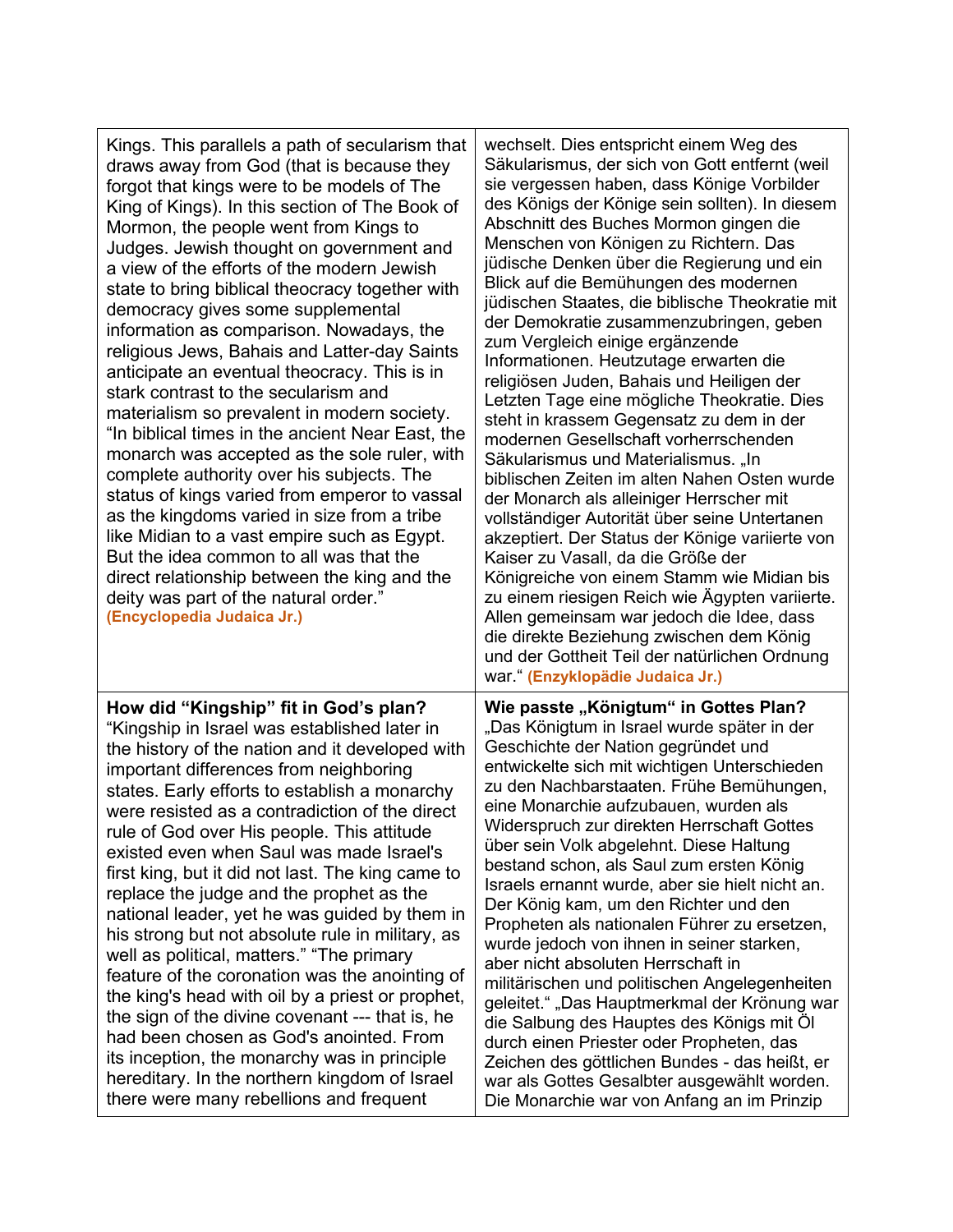| changes of dynasty. In the southern kingdom<br>of Judea the monarchy remained in the<br>house of David. The ideal king was seen as a<br>king of justice. Prophecies of the future<br>declare that in the 'end of days' the kingdom<br>of the Jews will be returned to a descendant<br>of the House of David."<br>(Encyclopedia Judaica Jr.)                                                                                                                                                                                                                                                                                                                                                                                                                                                                                                                                                                                                                                                                                                                                                                                                                                                                                                                                                                                                                                                                                                                                                                                                                                      | erblich. Im nördlichen Königreich Israel gab es<br>viele Aufstände und häufige Dynastiewechsel.<br>Im südlichen Königreich Judäa blieb die<br>Monarchie im Haus Davids. Der ideale König<br>wurde als König der Gerechtigkeit angesehen.<br>Prophezeiungen der Zukunft erklären, dass<br>das Königreich der Juden am Ende der Tage<br>einem Nachkommen des Hauses David<br>zurückgegeben wird." (Enzyklopädie Judaica Jr.)                                                                                                                                                                                                                                                                                                                                                                                                                                                                                                                                                                                                                                                                                                                                                                                                                                                                                                                                                                                                                                                                                                                                                                                                                                                                                     |
|----------------------------------------------------------------------------------------------------------------------------------------------------------------------------------------------------------------------------------------------------------------------------------------------------------------------------------------------------------------------------------------------------------------------------------------------------------------------------------------------------------------------------------------------------------------------------------------------------------------------------------------------------------------------------------------------------------------------------------------------------------------------------------------------------------------------------------------------------------------------------------------------------------------------------------------------------------------------------------------------------------------------------------------------------------------------------------------------------------------------------------------------------------------------------------------------------------------------------------------------------------------------------------------------------------------------------------------------------------------------------------------------------------------------------------------------------------------------------------------------------------------------------------------------------------------------------------|----------------------------------------------------------------------------------------------------------------------------------------------------------------------------------------------------------------------------------------------------------------------------------------------------------------------------------------------------------------------------------------------------------------------------------------------------------------------------------------------------------------------------------------------------------------------------------------------------------------------------------------------------------------------------------------------------------------------------------------------------------------------------------------------------------------------------------------------------------------------------------------------------------------------------------------------------------------------------------------------------------------------------------------------------------------------------------------------------------------------------------------------------------------------------------------------------------------------------------------------------------------------------------------------------------------------------------------------------------------------------------------------------------------------------------------------------------------------------------------------------------------------------------------------------------------------------------------------------------------------------------------------------------------------------------------------------------------|
| What did Jews do to keep their own<br>society structure?<br>"Within the non-Jewish world of the Diaspora,<br>the Jews always constituted a distinct<br>religious grouping, and as a consequence<br>they were invariably treated by the non-<br>Jewish rulers of the countries in which they<br>lived in accordance with the rights and<br>obligations deemed appropriate for their<br>group status. It was this type of corporate<br>structuring of society that made possible the<br>expulsions, en masse, of whole communities<br>of Jews from specific territories. But this<br>same social structuring also had positive<br>results in the preservation of Jewish life in<br>the Diaspora, for it allowed the Jews an<br>extraordinary measure of freedom to live<br>within their own circles in accordance with<br>their own laws and religious requirements."<br>"Under this system, the Jews who lived in the<br>culturally alien and politically sovereign<br>countries of the Christian and Muslim worlds<br>managed to conduct their lives for hundreds<br>of years almost as if they were living in their<br>own land. They attained an advanced degree<br>of legal, cultural and social self-sufficiency,<br>and they set up their own communal<br>structures that resembled the institutions of a<br>sovereign state. This type of legal and<br>cultural autonomy attained by the Jewish<br>communities of the Diaspora prior to modern<br>times has been aptly named by historians<br>'Jewish Autonomy' or Jewish Self-<br>government." (Encyclopedia Judaica Jr.) | Was haben Juden getan, um ihre eigene<br>Gesellschaftsstruktur zu erhalten?<br>"In der nichtjüdischen Welt der Diaspora<br>bildeten die Juden immer eine eigene religiöse<br>Gruppierung, und infolgedessen wurden sie<br>von den nichtjüdischen Herrschern der<br>Länder, in denen sie lebten, ausnahmslos<br>gemäß den als angemessen erachteten<br>Rechten und Pflichten behandelt für ihren<br>Gruppenstatus. Es war diese Art der<br>Unternehmensstrukturierung der Gesellschaft,<br>die die massenhafte Vertreibung ganzer<br>jüdischer Gemeinschaften aus bestimmten<br>Gebieten ermöglichte. Dieselbe soziale<br>Strukturierung hatte jedoch auch positive<br>Auswirkungen auf die Erhaltung des jüdischen<br>Lebens in der Diaspora, da sie den Juden ein<br>außerordentliches Maß an Freiheit<br>ermöglichte, in ihren eigenen Kreisen gemäß<br>ihren eigenen Gesetzen und religiösen<br>Anforderungen zu leben." "Unter diesem<br>System gelang es den Juden, die in den<br>kulturell fremden und politisch souveränen<br>Ländern der christlichen und muslimischen<br>Welt lebten, ihr Leben über Hunderte von<br>Jahren zu führen, fast so, als ob sie in ihrem<br>eigenen Land leben würden. Sie erreichten ein<br>fortgeschrittenes Maß an rechtlicher,<br>kultureller und sozialer Autarkie und bauten<br>ihre eigenen kommunalen Strukturen auf, die<br>den Institutionen eines souveränen Staates<br>ähnelten. Diese Art von rechtlicher und<br>kultureller Autonomie, die die jüdischen<br>Gemeinden der Diaspora vor der Neuzeit<br>erlangten, wurde von den Historikern treffend<br>als "jüdische Autonomie" oder jüdische<br>Selbstverwaltung bezeichnet." (Enzyklopädie<br>Judaica Jr.) |
|                                                                                                                                                                                                                                                                                                                                                                                                                                                                                                                                                                                                                                                                                                                                                                                                                                                                                                                                                                                                                                                                                                                                                                                                                                                                                                                                                                                                                                                                                                                                                                                  |                                                                                                                                                                                                                                                                                                                                                                                                                                                                                                                                                                                                                                                                                                                                                                                                                                                                                                                                                                                                                                                                                                                                                                                                                                                                                                                                                                                                                                                                                                                                                                                                                                                                                                                |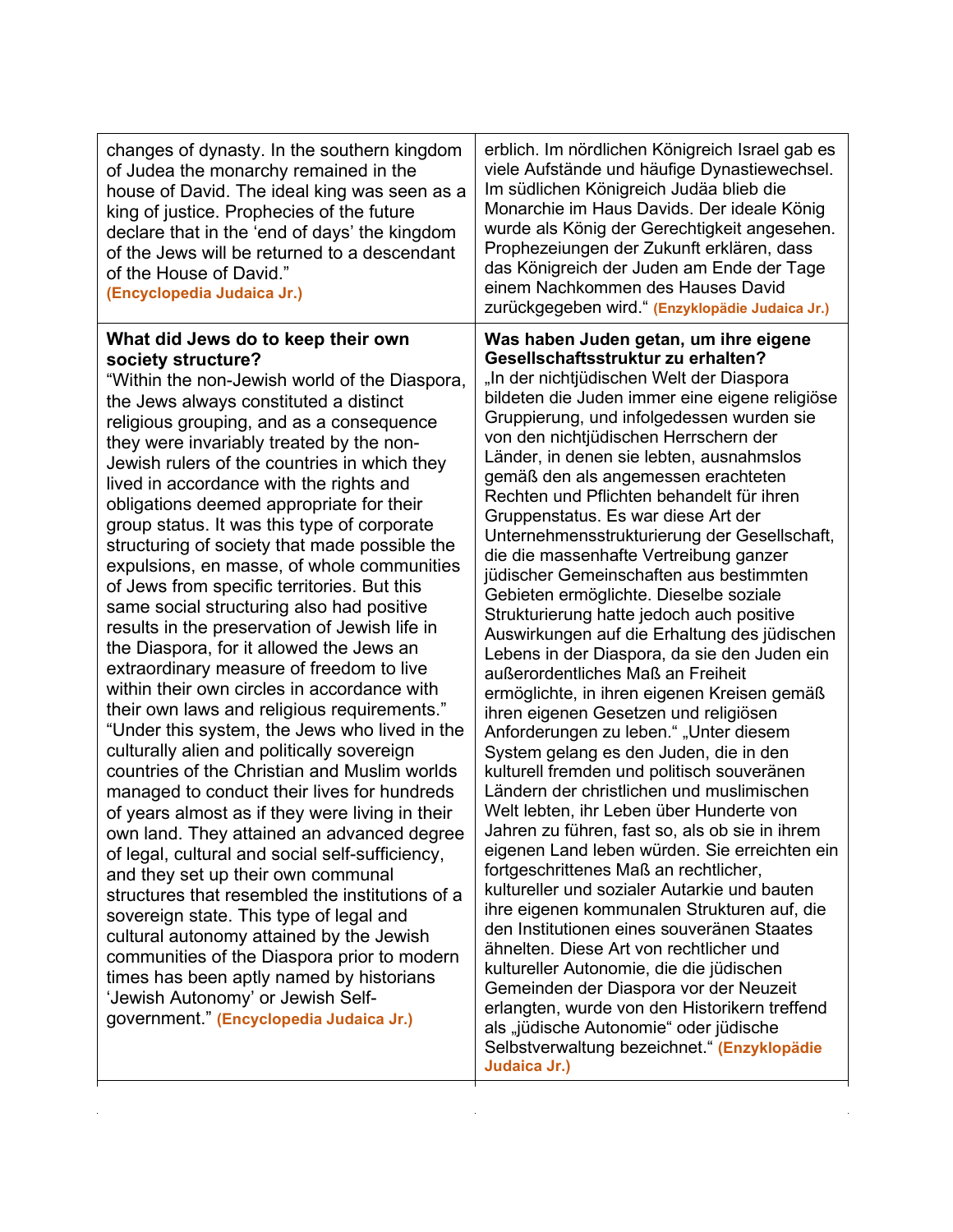### **What became the common structure of Jewish communities world-wide?**

"The extent of autonomy achieved by the Jewish communities (called *kehillot)* varied from place to place, but certain features were common to all." "**First**, they all enjoyed the rights of being ruled and judged in accordance with the *halakhah.* Any dispute among Jews was always settled within a Jewish court of law, and anyone who dared turn to a non-Jewish court for legal redress was regarded almost as a traitor. At times, even disputes between Jews and non-Jews were settled within Jewish courts of law, and in Spain in the 12th and 13th centuries, the power of Jewish internal policing reached its peak when Jewish courts of law were empowered to impose even capital punishment." "**Second**, all the *kehillot*  established their own governing bodies to oversee and coordinate communal affairs. Such governing institutions generally combined a quasi-democratic form of popular representation with an effective aristocratic leadership comprising the scholars and the wealthier members of the community." **"Third**, the assessment and collection of taxes imposed by local and national rulers was almost always given to the Jewish communities themselves to determine and carry out. Taxes would be assessed against the community as a whole, and amongst themselves, the Jews would determine how to distribute the tax burden." "**Fourth**, *kehillot*  were generally given legal status, particularly in Europe, by the awarding of a 'charter of settlement' or a *'privilegium,'* by the local ruler or king. The charters would enumerate the rights to be enjoyed by the Jews settled within the specified territory, and they would also generally include a listing of the taxes and other monetary obligations to be borne by the community. The charters also generally established the Jews of the territory as 'the property' of the dignitary granting the charter, and would thus define the legal status of the Jews in relationship to other,

#### **Was wurde die gemeinsame Struktur jüdischer Gemeinden weltweit?**

"Das Ausmaß der Autonomie, das die jüdischen Gemeinden (*Kehillot* genannt) erreichten, war von Ort zu Ort unterschiedlich, aber bestimmte Merkmale waren allen gemeinsam." "**Erstens,** genossen sie alle das Recht, gemäß der *Halacha* regiert und gerichtet zu werden. Jeder Streit unter Juden wurde immer vor einem jüdischen Gericht beigelegt, und jeder, der es wagte, sich an einen nichtjüdischen Gerichtshof zu wenden, um Rechtsmittel einzulegen, wurde fast als Verräter angesehen. Zuweilen wurden sogar Streitigkeiten zwischen Juden und Nichtjuden vor jüdischen Gerichten beigelegt, und in Spanien erreichte die Macht der jüdischen Innenpolizei im 12. und 13. Jahrhundert ihren Höhepunkt, als jüdische Gerichte befugt waren, sogar Todesstrafe zu verhängen." "**Zweitens,** haben alle *Kehillot* ihre eigenen Leitungsgremien eingerichtet, um die kommunalen Angelegenheiten zu überwachen und zu koordinieren. Solche Regierungsinstitutionen verbanden im Allgemeinen eine quasi-demokratische Form der Volksvertretung mit einer effektiven aristokratischen Führung, die sich aus den Gelehrten und den reicheren Mitgliedern der Gemeinschaft zusammensetzte." "**Drittens**, wurde die Festsetzung und Erhebung von Steuern, die von lokalen und nationalen Herrschern erhoben wurden, fast immer den jüdischen Gemeinden selbst zur Bestimmung und Durchführung übertragen. Die Steuern würden gegen die gesamte Gemeinschaft erhoben, und untereinander würden die Juden bestimmen, wie die Steuerbelastung verteilt werden soll." "Viertens, wurde Kehillot im Allgemeinen ein Rechtsstatus verliehen, insbesondere in Europa, indem der örtliche Herrscher oder König eine "Charta der Siedlung" oder ein "Privilegium" verlieh. Die Chartas würden die Rechte auflisten, die die in dem angegebenen Gebiet ansässigen Juden genießen könnten, und sie würden im Allgemeinen auch eine Auflistung der Steuern und anderen monetären Verpflichtungen enthalten, die von der Gemeinschaft zu tragen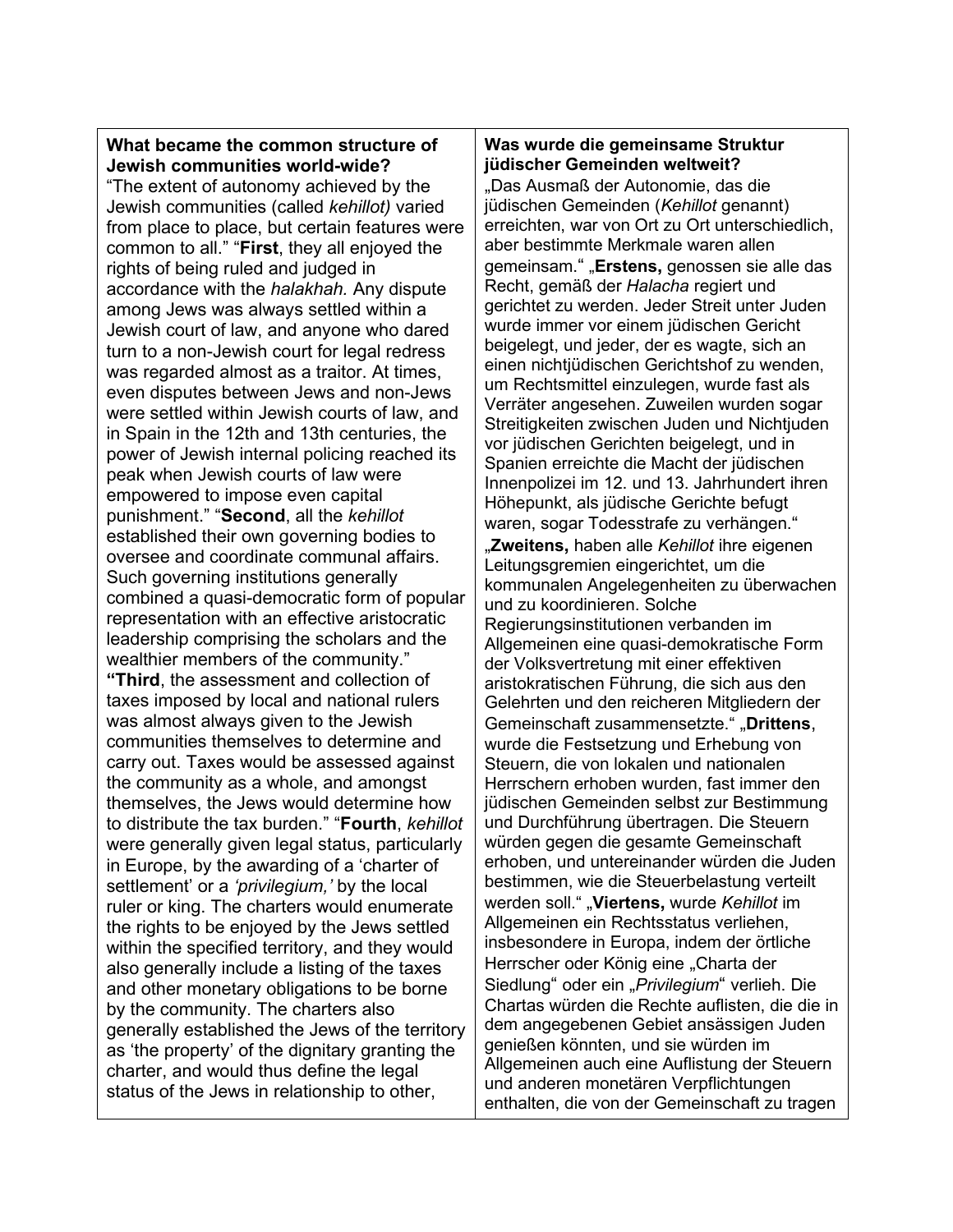| conflicting, bodies such as the Church, which<br>also claimed 'ownership' of the Jewish<br>Corporate grouping." "Fifth, Jewish self-<br>government was generally limited to the<br>smaller territorial units of towns and urban<br>centers, and only in rare situations were<br>trans-communal bodies set up to oversee the<br>interests of several kehillot existing within a<br>larger territorial unit. In Poland, in the 16th<br>and 17th centuries, however, an effective<br>trans-communal organization was set up,<br>called the Council of Four Lands, which dealt<br>with the Polish kings as a representative<br>government of all the Jews of Poland."<br>(Encyclopedia Judaica Jr.)                                                                                                                                                                                                                                                                                                                             | sind. Die Chartas legten im Allgemeinen auch<br>die Juden des Territoriums als "Eigentum" des<br>Würdenträgers fest, der die Charta gewährt,<br>und würden somit den rechtlichen Status der<br>Juden in Bezug auf andere, widersprüchliche<br>Körperschaften wie die Kirche definieren, die<br>ebenfalls "Eigentum" beanspruchten 'der<br>jüdischen Unternehmensgruppe." "Fünftens,<br>war die jüdische Selbstverwaltung im<br>Allgemeinen auf die kleineren<br>Gebietseinheiten von Städten und städtischen<br>Zentren beschränkt, und nur in seltenen<br>Situationen wurden transkommunale Gremien<br>eingerichtet, um die Interessen mehrerer<br>Kehillot zu überwachen, die innerhalb einer<br>größeren Gebietseinheit existieren. In Polen<br>wurde jedoch im 16. und 17. Jahrhundert eine<br>wirksame transkommunale Organisation<br>namens Rat der vier Länder gegründet, die<br>sich mit den polnischen Königen als<br>repräsentative Regierung aller polnischen<br>Juden befasste." (Enzyklopädie Judaica Jr.)                                                                                    |
|-----------------------------------------------------------------------------------------------------------------------------------------------------------------------------------------------------------------------------------------------------------------------------------------------------------------------------------------------------------------------------------------------------------------------------------------------------------------------------------------------------------------------------------------------------------------------------------------------------------------------------------------------------------------------------------------------------------------------------------------------------------------------------------------------------------------------------------------------------------------------------------------------------------------------------------------------------------------------------------------------------------------------------|------------------------------------------------------------------------------------------------------------------------------------------------------------------------------------------------------------------------------------------------------------------------------------------------------------------------------------------------------------------------------------------------------------------------------------------------------------------------------------------------------------------------------------------------------------------------------------------------------------------------------------------------------------------------------------------------------------------------------------------------------------------------------------------------------------------------------------------------------------------------------------------------------------------------------------------------------------------------------------------------------------------------------------------------------------------------------------------------------------|
| What changed the common structure of<br><b>Jewish communities?</b><br>"All these features of Jewish Self-government<br>eventually disappeared with the emergence<br>of the modern nation-state and the<br>Emancipation of European Jewry. The Jews<br>began to be treated as equal citizens under<br>the laws of the countries in which they lived,<br>and in consequence they had to give up the<br>institutional elements of the legal autonomy<br>which they had enjoyed in the Middle Ages.<br>However, many of the services previously<br>performed by the kehillot continued to be<br>carried out on a voluntary basis. Thus, even<br>today, there are Jewish courts of law in the<br>Diaspora to which one may turn for<br>arbitration of disputes, although such courts<br>no longer have the power to enforce their<br>decisions legally, and there are numerous<br>communal bodies and organizations that deal<br>with matters of concern to the Jews living in<br>their communities." (Encyclopedia Judaica Jr.) | Was hat die gemeinsame Struktur der<br>jüdischen Gemeinden verändert?<br>"All diese Merkmale der jüdischen<br>Selbstverwaltung verschwanden schließlich<br>mit dem Aufkommen des modernen<br>Nationalstaates und der Emanzipation des<br>europäischen Judentums. Die Juden wurden<br>nach den Gesetzen der Länder, in denen sie<br>lebten, als gleichberechtigte Bürger behandelt,<br>und infolgedessen mussten sie die<br>institutionellen Elemente der rechtlichen<br>Autonomie aufgeben, die sie im Mittelalter<br>genossen hatten. Viele der zuvor vom Kehillot<br>erbrachten Leistungen wurden jedoch<br>weiterhin auf freiwilliger Basis erbracht. So<br>gibt es auch heute noch jüdische Gerichte in<br>der Diaspora, an die man sich zur Schlichtung<br>von Streitigkeiten wenden kann, obwohl<br>solche Gerichte nicht mehr befugt sind, ihre<br>Entscheidungen rechtlich durchzusetzen, und<br>es gibt zahlreiche kommunale Körperschaften<br>und Organisationen, die sich mit<br>Angelegenheiten befassen von Sorge um die<br>in ihren Gemeinden lebenden Juden."<br>(Enzyklopädie Judaica Jr.) |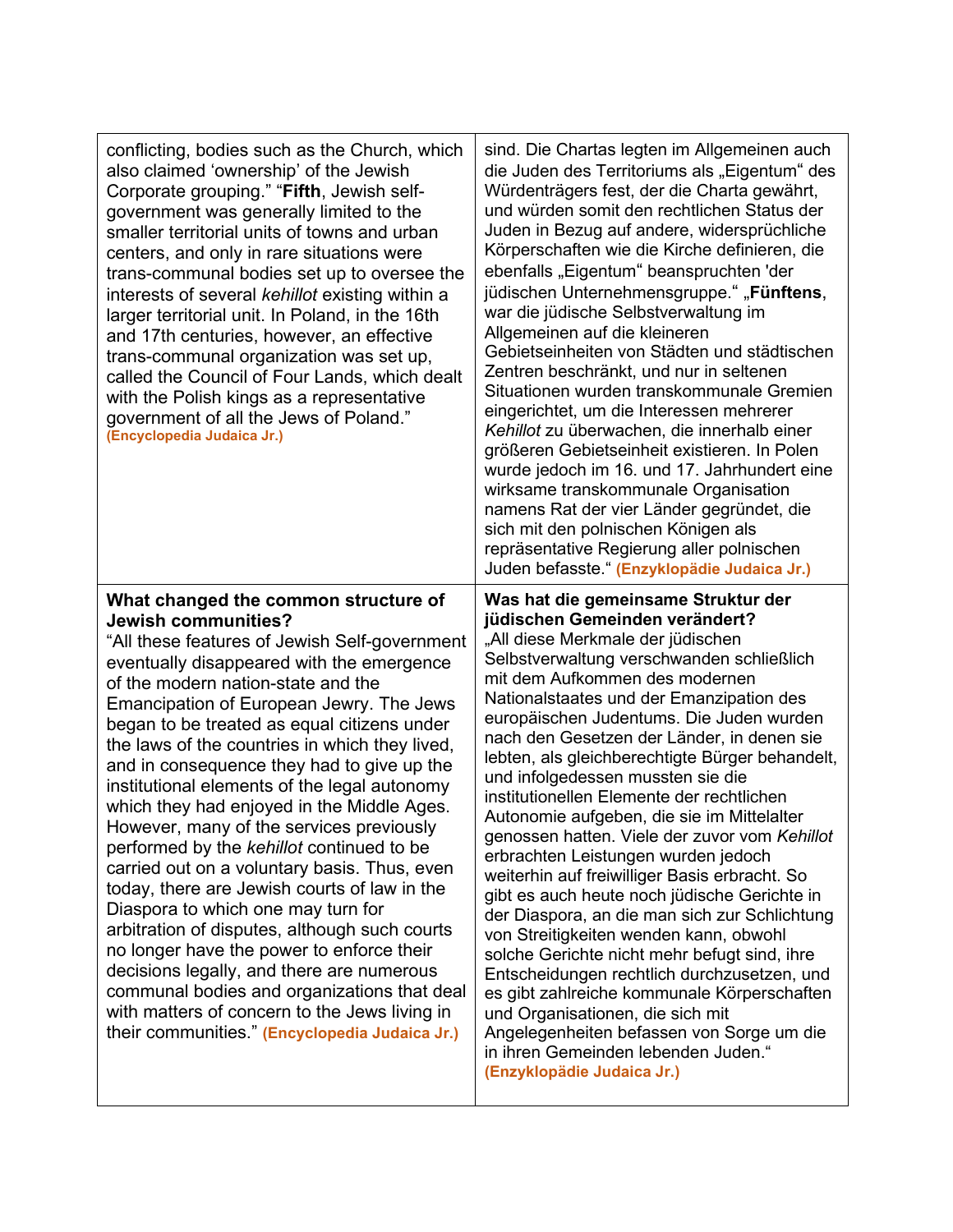#### **How do Latter-day Saints view the role of a Judge?**

Both in the Bible and in The Book of Mormon the term "judge" has an ecclesiastical connection. They were the leading elders of the people. Latter-day Saints have "Leading Elders" who are the "Judges of Israel." "Now the confessed offender is not left without hope, for he can obtain forgiveness by following the course outlined, and by forsaking sins comparable to that committed, as well as all other sin, and living before the Church and the Lord in such manner as to win approbation of both. The offender who has brought stigma and affront to the ward, the stake or the mission should seek the forgiveness of those he has thus offended. That may be had at times through the presiding authorities of the various divisions of the Church. At other times it may be appropriate and quite necessary to make amends for public offenses and seek forgiveness before organizations of the people. The judges of Israel will determine this matter. **(Conf. Rep., Apr., 1954, pp. 10-13.)**" **(Bruce R. McConkie, Doctrinal New Testament Commentary, Vol.3, p.278)**

#### **What qualifies the "Judges of Israel" both in ancient and modern times?**

"Whenever God has called and authorized men to perform a work in any age or dispensation, it has been done by revelations, and not by mere impressions, or some undefinable, internal feelings, which leave the mind in uncertainty and doubt. Noah was called by the word of the Lord to be a preacher of righteousness, and to build an ark. Abraham, Lot, Isaac, Jacob and Joseph, were called by revelation to perform a great variety of duties. Moses and Aaron were called to the priest's office by the word of the great Jehovah. Seventy elders of Israel were called by revelation to assist Moses. Joshua was appointed by the word of the Lord through Moses to be his successor in leading Israel. The successors of Aaron were appointed to the priesthood by revelation.

#### **Wie sehen die Heiligen der Letzten Tage die Rolle eines Richters?**

Sowohl in der Bibel als auch im Buch Mormon hat der Begriff "Richter" eine kirchliche Verbindung. Sie waren die führenden Ältesten des Volkes. Heilige der Letzten Tage haben "führende Älteste", die die "Richter Israels" sind. "Jetzt bleibt der gestandene Täter nicht ohne Hoffnung, denn er kann Vergebung erlangen, indem er dem beschriebenen Kurs folgt und Sünden aufgibt, die mit der begangenen Sünde vergleichbar sind, sowie alle anderen Sünden, und auf diese Weise vor der Kirche und dem Herrn lebt Der Täter, der Stigmatisierung und Beleidigung auf die Gemeinde, den Pfahl oder die Mission gebracht hat, sollte um Vergebung für diejenigen bitten, die er auf diese Weise beleidigt hat. Dies kann zuweilen durch die Vorsitzenden der verschiedenen Abteilungen von erfolgen zu anderen Zeiten kann es angebracht und durchaus notwendig sein, öffentliche Straftaten wiedergutzumachen und vor Organisationen des Volkes um Vergebung zu bitten. Die Richter Israels werden diese Angelegenheit bestimmen. **(Conf. Rep., Apr., 1954, pp. 10-13)**" **(Bruce R. McConkie, Doctrinal New Testament Commentary, Vol.3, S.278)**

#### **Was qualifiziert die "Richter Israels" sowohl in der Antike als auch in der Neuzeit?**

"Wann immer Gott Menschen berufen und ermächtigt hat, ein Werk in irgendeinem Alter oder in jeder Evangeliumszeit auszuführen, wurde dies durch Offenbarungen und nicht durch bloße Eindrücke oder undefinierbare innere Gefühle getan, die den Geist in Unsicherheit und Zweifel versetzen. Noah wurde durch das Wort des Herrn berufen, ein Prediger der Gerechtigkeit zu sein und eine Arche zu bauen. Abraham, Lot, Isaak, Jakob und Joseph wurden durch Offenbarung dazu berufen, eine Vielzahl von Aufgaben zu erfüllen. Mose und Aaron wurden durch das Wort des großen Jehova in das Amt des Priesters gerufen. 70 Älteste Israels wurden durch Offenbarung gerufen, um Mose zu helfen. Josua wurde durch das Wort des Herrn durch Mose zu seinem Nachfolger bei der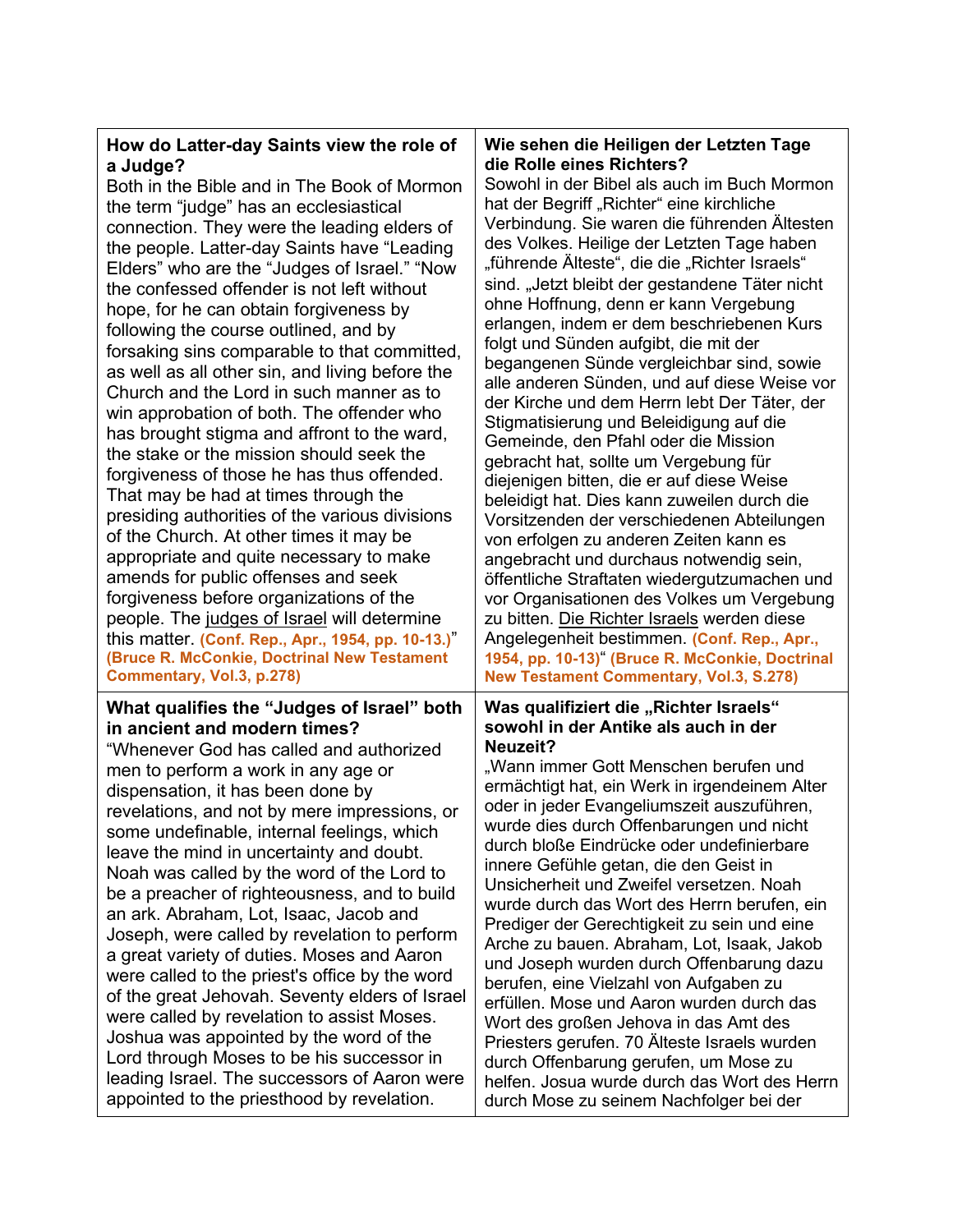The Judges of Israel were called by visions, by angels and by the inspiration of the Spirit. Samuel was called by the voice of the Lord. And finally, all their officers, wise men and prophets, down to the days of Malachi, were called by new revelation." **(Orson Pratt Divine Authenticity of BofM, No. 2 (1850), p.17)** "Because of the experience of the aged, old age and wisdom are sometimes regarded as going together. Thus, throughout the Bible and Talmud, the word 'elder' means judge, leader, or sage. On the other hand, the Book of Job also stresses that there are young men who are wiser than old men." "The *shofet,* or judge, had to meet strict qualifications, besides just knowing the law. Among these qualifications were piety, wisdom, humility, gentility and human understanding. When Moses set up the first courts, he looked for 'able men such as fear God, men of truth, hating unjust gain' **(Exodus 18:21)** and 'wise men, and understanding and full of knowledge' **(Deuteronomy 1:13)**. They were charged to 'hear the causes between your brethren and judge righteously between a man and his brother and the stranger,' not to be partial in judgment but to 'hear the small and the great alike, fear no man, for judgment is God's' **(Deuteronomy 1:16--17)**. A judge was forbidden to accept any gift from a person being tried; no matter how disinterested he considered his own judgments, since 'bribes blind the eyes of the righteous . . ." **(Encyclopedia Judaica Jr.)**

## **What other consideration are there in choosing judges for monetary issues?** "Even though the court for trying monetary cases consisted of the simple *(hediyot)*  judges, a single expert *(mumheh)* judge, renowned for his judicial capability, was **der Auswahl von Richtern für Geldfragen?** "Obwohl das Gericht für die Prüfung von Geldfällen aus einfachen *(Hediyot)* Richtern bestand, war ein einziger Sachverständiger *(Mumheh)* Richter, der für seine juristischen

Führung Israels ernannt. Die Nachfolger Aarons wurden durch Offenbarung zum Priestertum ernannt. Die Richter Israels wurden durch Visionen, durch Engel und durch die Inspiration des Geistes berufen. Samuel wurde von der Stimme des Herrn gerufen. Und schließlich wurden alle ihre Offiziere, Weisen und Propheten bis in die Tage Malachis durch neue Offenbarung berufen." **(Orson Pratt Divine Authenticity of BofM, Nr. 2 (1850), S. 17) "Aufgrund der** Erfahrung der Alten werden Alter und Weisheit manchmal als zusammengehörig angesehen. In der gesamten Bibel und im Talmud bedeutet das Wort "Ältester" Richter, Führer oder Weiser. Andererseits betont das Buch Hiob auch, dass es junge Männer gibt, die klüger sind als alte Männer." "Der Shofet oder Richter musste strenge Qualifikationen erfüllen und nicht nur das Gesetz kennen. Zu diesen Qualifikationen gehörten Frömmigkeit, Weisheit, Demut, Sanftmut und menschliches Verständnis. Als Mose die ersten Gerichte errichtete, suchte er nach "fähigen Männern wie Gott fürchten, Männern der Wahrheit, die ungerechten Gewinn hassen" **(2. Mose 18:21)**  und "Weisen und Verständnis und voller Erkenntnis" **(5. Mose 1:13)** ). Sie wurden beauftragt, "die Ursachen zwischen Ihren Brüdern zu hören und zwischen einem Mann und seinem Bruder und dem Fremden gerecht zu urteilen," nicht parteiisch zu urteilen, sondern "die Kleinen und die Großen gleichermaßen zu hören, keinen Menschen zu fürchten, denn das Gericht gehört Gott." **(5. Mose 1: 16-17)**. Einem Richter war es verboten, Geschenke von einer Person anzunehmen, die vor Gericht gestellt wurde. egal wie desinteressiert er über seine eigenen Urteile nachdachte, da "Bestechungsgelder die Augen der Gerechten blind machen . . ." **(Enzyklopädie Judaica Jr.) Welche anderen Überlegungen gibt es bei**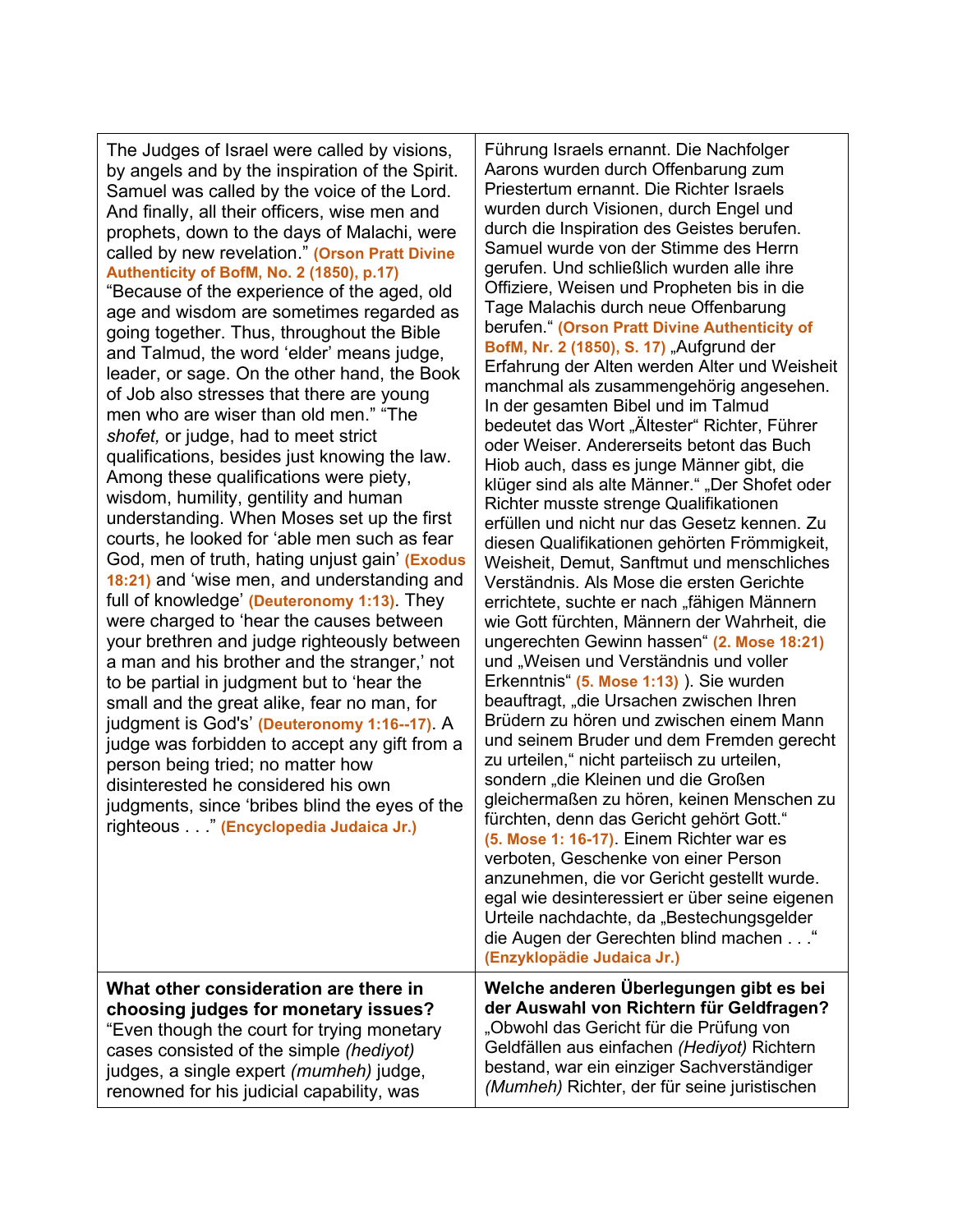| sufficient. In the Talmud there are regulations<br>about mistakes made by the court; under<br>which circumstances the judges are required<br>to reimburse a person wrongly made liable.<br>For monetary cases the judges were chosen<br>by the parties involved; each side choosing<br>one and those two together choosing the<br>third. But judges were also appointed by the<br>communities. In the State of Israel, the<br>rabbinical court judges <i>(dayyanim,</i> the word<br>shofet is used for secular court judges) are<br>appointed by a special committee presided<br>over by the chief rabbis which includes<br>representatives of the Ministry of Justice."<br>(Encyclopedia Judaica Jr.)                                                                                                                                                                                                                                                                        | Fähigkeiten bekannt war, ausreichend. Im<br>Talmud gibt es Vorschriften über Fehler des<br>Gerichts; Unter diesen Umständen sind die<br>Richter verpflichtet, eine Person zu erstatten,<br>die zu Unrecht haftbar gemacht wurde. Für<br>Geldfälle wurden die Richter von den<br>beteiligten Parteien ausgewählt; Jede Seite<br>wählt eine und diese beiden zusammen die<br>dritte. Aber auch die Gemeinden ernannten<br>Richter. Im Staat Israel werden die<br>rabbinischen Richter (dayyanim, das Wort<br>shofet wird für weltliche Richter verwendet)<br>von einem Sonderausschuss ernannt, dem<br>der Oberrabbiner vorsteht, dem Vertreter des<br>Justizministeriums angehören."<br>(Enzyklopädie Judaica Jr.)                                                                                                                                                                                                                                                                                                                                                                                                                |
|-------------------------------------------------------------------------------------------------------------------------------------------------------------------------------------------------------------------------------------------------------------------------------------------------------------------------------------------------------------------------------------------------------------------------------------------------------------------------------------------------------------------------------------------------------------------------------------------------------------------------------------------------------------------------------------------------------------------------------------------------------------------------------------------------------------------------------------------------------------------------------------------------------------------------------------------------------------------------------|----------------------------------------------------------------------------------------------------------------------------------------------------------------------------------------------------------------------------------------------------------------------------------------------------------------------------------------------------------------------------------------------------------------------------------------------------------------------------------------------------------------------------------------------------------------------------------------------------------------------------------------------------------------------------------------------------------------------------------------------------------------------------------------------------------------------------------------------------------------------------------------------------------------------------------------------------------------------------------------------------------------------------------------------------------------------------------------------------------------------------------|
| Who are the Latter-day Saint judges?<br>The Latter-day Saints have an ecclesiastical<br>legal system that includes "Judges in Israel."<br>They are the Branch Presidents, Bishops and<br>the Stake Presidents. The modern Hebrew<br>word for president is "nasi." "In biblical use,<br>nasi refers to a person of importance, a<br>leader, a tribal ruler or a king. Under the<br>Roman occupation of Erez Israel toward the<br>end of the period of the second Temple,<br>when there was no independent Jewish<br>leadership, the term nasi was used by Jewish<br>rulers to show their authority while not<br>claiming kingship." "The title is best known<br>for its reference to the presiding judge of the<br>Sanhedrin (high court) although some<br>sources claim the term was first applied to<br>Judah ha-Nasi who was head of the<br>Sanhedrin toward the end of the second<br>century. The <i>nasi</i> presided over court<br>sessions " (Encyclopedia Judaica Jr.) | Wer sind die Richter der Heiligen der<br><b>Letzten Tage?</b><br>Die Heiligen der Letzten Tage haben ein<br>kirchliches Rechtssystem, das "Richter in<br>Israel" umfasst. Sie sind die<br>Zweigpräsidenten, Bischöfe und<br>Pfahlpräsidenten. Das moderne hebräische<br>Wort für Präsident ist "nasi." "Im biblischen<br>Sprachgebrauch bezieht sich Nasi auf eine<br>wichtige Person, einen Führer, einen<br>Stammesherrscher oder einen König. Unter<br>der römischen Besetzung von Erez Israel<br>gegen Ende der Zeit des zweiten Tempels, als<br>es keine unabhängige jüdische Führung gab,<br>wurde der Begriff Nasi von jüdischen<br>Herrschern verwendet, um ihre Autorität zu<br>demonstrieren, ohne das Königtum zu<br>beanspruchen." "Der Titel ist am bekanntesten<br>für seine Bezugnahme auf den vorsitzenden<br>Richter des Sanhedrin (Oberster Gerichtshof),<br>obwohl einige Quellen behaupten, dass der<br>Begriff erstmals gegen Ende des zweiten<br>Jahrhunderts auf Judah ha-Nasi angewendet<br>wurde, der Chef des Sanhedrin war. Die Nasi<br>präsidierte Gerichtssitzungen "<br>(Enzyklopädie Judaica Jr.) |
| How is justice described?<br>"Justice is the fair administration of the law. It<br>means that a judge must not show special<br>favor to a litigant or a defendant for any<br>reason at all, and that nobody --- not even<br>the king --- is above the rule of the law. This                                                                                                                                                                                                                                                                                                                                                                                                                                                                                                                                                                                                                                                                                                   | Wie wird Gerechtigkeit beschrieben?<br>"Gerechtigkeit ist die gerechte Verwaltung des<br>Gesetzes. Dies bedeutet, dass ein Richter<br>einem Rechtsstreitigen oder Angeklagten aus<br>irgendeinem Grund keine besondere Gunst<br>erweisen darf und dass niemand - nicht einmal                                                                                                                                                                                                                                                                                                                                                                                                                                                                                                                                                                                                                                                                                                                                                                                                                                                    |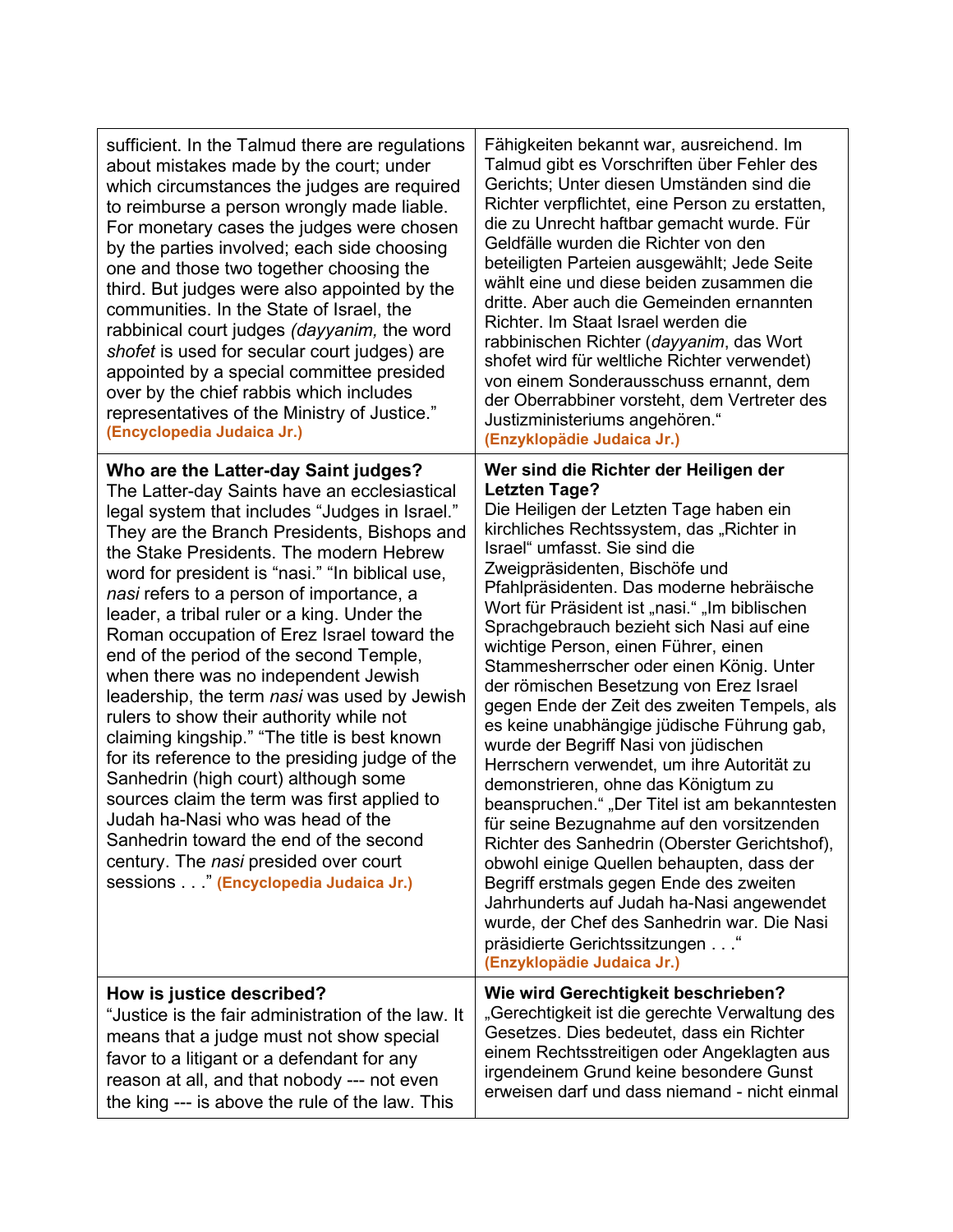| concept of even-handedness is, in the<br>Jewish view, absolutely essential for the<br>existence and progress of society. The Bible<br>quite clearly states "Justice, justice shall you<br>pursue, that you may thrive and occupy the<br>land that the Lord your God is giving you<br>"(Deuteronomy 16:20). The prophets<br>castigated Israelite society for its lack of<br>justice and described most of the troubles the<br>Jews suffered as divine punishment for the<br>rampant injustice." (Encyclopedia Judaica Jr.)<br>The underlying considerations in establishing<br>the modern State of Israel and its legal<br>system go back to ancient times and the<br>biblical system while embracing the<br>principles of democracy. Israel is the only<br>democracy in the Middle East. That probably<br>justifies the government of the United States<br>of America to be as protective and supportive<br>of Israel as it is.<br>Where does the term, "Court House" | der König - über der Rechtsstaatlichkeit steht.<br>Dieses Konzept der Gleichmäßigkeit ist nach<br>jüdischer Auffassung für die Existenz und den<br>Fortschritt der Gesellschaft unabdingbar. In<br>der Bibel heißt es ganz klar: "Gerechtigkeit,<br>Gerechtigkeit sollst du verfolgen, damit du<br>gedeihen und das Land besetzen kannst, das<br>der Herr, dein Gott, dir gibt" (5. Mose 16, 20).<br>Die Propheten geißelten die israelitische<br>Gesellschaft wegen ihres Mangels an<br>Gerechtigkeit und beschrieben die meisten<br>Probleme, unter denen die Juden litten, als<br>göttliche Bestrafung für die grassierende<br>Ungerechtigkeit." (Encyclopedia Judaica Jr.)<br>Die zugrunde liegenden Überlegungen zur<br>Errichtung des modernen Staates Israel und<br>seines Rechtssystems reichen bis in die<br>Antike und das biblische System zurück,<br>wobei die Prinzipien der Demokratie<br>berücksichtigt wurden. Israel ist die einzige<br>Demokratie im Nahen Osten. Das rechtfertigt<br>wahrscheinlich die Regierung der Vereinigten<br>Staaten von Amerika, Israel genauso zu<br>beschützen und zu unterstützen wie es ist.<br>Woher stammt der Begriff "Gerichtsgebäude"? |
|-----------------------------------------------------------------------------------------------------------------------------------------------------------------------------------------------------------------------------------------------------------------------------------------------------------------------------------------------------------------------------------------------------------------------------------------------------------------------------------------------------------------------------------------------------------------------------------------------------------------------------------------------------------------------------------------------------------------------------------------------------------------------------------------------------------------------------------------------------------------------------------------------------------------------------------------------------------------------|---------------------------------------------------------------------------------------------------------------------------------------------------------------------------------------------------------------------------------------------------------------------------------------------------------------------------------------------------------------------------------------------------------------------------------------------------------------------------------------------------------------------------------------------------------------------------------------------------------------------------------------------------------------------------------------------------------------------------------------------------------------------------------------------------------------------------------------------------------------------------------------------------------------------------------------------------------------------------------------------------------------------------------------------------------------------------------------------------------------------------------------------------------------------------------------------|
| originate?<br>"The Hebrew word for court is bet din (plural:<br>battei din), which literally means 'house of<br>judgment'; in rabbinic literature it is the term<br>for a Jewish court of law. We find battei din<br>which handle the legal problems of the<br>Israelites from the times of Moses. The rule<br>of the law is an important principle of<br>Judaism. The Torah stresses that justice<br>must not be meted out by the parties<br>themselves but must be administered by<br>impartial judges. Indeed, it was Moses who<br>first organized courts on the advice of his<br>father-in-law, Jethro. Upon Israel's entry into<br>their land, they were obligated to establish<br>courts in every town. According to the<br>Talmud, towns with less than 120 inhabitants<br>had to have courts consisting of three judges<br>while larger towns had to have courts<br>consisting of 23 judges. The court of three<br>judges exercised jurisdiction over cases   | "Das hebräische Wort für Gericht ist bet din<br>(Plural: battei din), was wörtlich "Haus des<br>Gerichts" bedeutet. In der rabbinischen<br>Literatur ist es die Bezeichnung für ein<br>jüdisches Gericht. Wir finden Battei Din, die<br>die rechtlichen Probleme der Israeliten aus der<br>Zeit Moses behandeln. Rechtsstaatlichkeit ist<br>ein wichtiges Prinzip des Judentums. Die<br>Thora betont, dass die Gerechtigkeit nicht von<br>den Parteien selbst ausgeübt werden darf,<br>sondern von unparteiischen Richtern verwaltet<br>werden muss. In der Tat war es Moses, der<br>auf Anraten seines Schwiegervaters Jethro<br>zuerst Gerichte organisierte. Bei der Einreise<br>Israels in ihr Land waren sie verpflichtet, in<br>jeder Stadt Gerichte einzurichten. Nach dem<br>Talmud mussten Städte mit weniger als 120<br>Einwohnern Gerichte mit drei Richtern haben,<br>während größere Städte Gerichte mit 23<br>Richtern haben mussten. Das aus drei<br>Richtern bestehende Gericht war für Fälle<br>zuständig, in denen es um Geldbußen,<br>Scheidung, Umwandlung und Absolution von                                                                                           |

T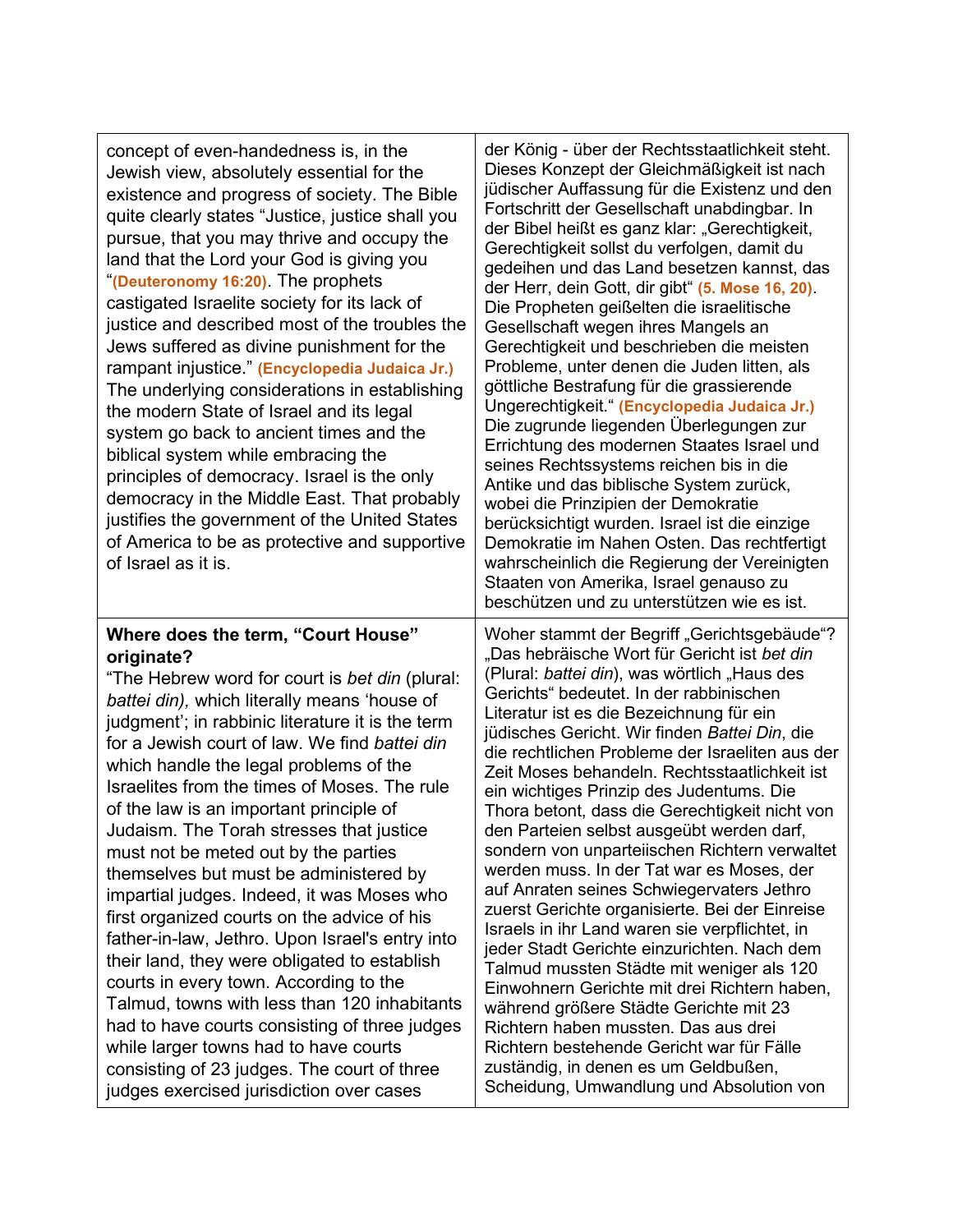| involving fines, divorce, conversion, and<br>absolution from vows. The court of 23 judges<br>exercised jurisdiction over cases including<br>those involving capital punishment."<br>(Encyclopedia Judaica Jr.)                                                                                                                                                                                                                                                                                                                                                                                                                                                                                                                                                                                                                                                                                                                                                                                                                                                                                                                                                                                                                                                                                                                                                                                                                                                                                                                                        | Gelübden ging. Das Gericht mit 23 Richtern<br>war für Fälle zuständig, einschließlich der<br>Todesstrafe." (Enzyklopädie Judaica Jr.)                                                                                                                                                                                                                                                                                                                                                                                                                                                                                                                                                                                                                                                                                                                                                                                                                                                                                                                                                                                                                                                                                                                                                                                                                                                                                                                                                                                                                                                                                                                                              |
|-------------------------------------------------------------------------------------------------------------------------------------------------------------------------------------------------------------------------------------------------------------------------------------------------------------------------------------------------------------------------------------------------------------------------------------------------------------------------------------------------------------------------------------------------------------------------------------------------------------------------------------------------------------------------------------------------------------------------------------------------------------------------------------------------------------------------------------------------------------------------------------------------------------------------------------------------------------------------------------------------------------------------------------------------------------------------------------------------------------------------------------------------------------------------------------------------------------------------------------------------------------------------------------------------------------------------------------------------------------------------------------------------------------------------------------------------------------------------------------------------------------------------------------------------------|------------------------------------------------------------------------------------------------------------------------------------------------------------------------------------------------------------------------------------------------------------------------------------------------------------------------------------------------------------------------------------------------------------------------------------------------------------------------------------------------------------------------------------------------------------------------------------------------------------------------------------------------------------------------------------------------------------------------------------------------------------------------------------------------------------------------------------------------------------------------------------------------------------------------------------------------------------------------------------------------------------------------------------------------------------------------------------------------------------------------------------------------------------------------------------------------------------------------------------------------------------------------------------------------------------------------------------------------------------------------------------------------------------------------------------------------------------------------------------------------------------------------------------------------------------------------------------------------------------------------------------------------------------------------------------|
| What are the positives and negatives of<br>democracy?<br>"Democracy is a way of resolving differences<br>of opinion according to the principles of direct<br>representation and majority rule. Whether or<br>not this is the best method of reaching<br>decisions, has traditionally been a difficult<br>issue for Jews. On the one hand, Jewish life<br>is based on <i>halakhah</i> (law) and much of this<br>law is explicit and not subject to the<br>manipulation of the majority. On the other<br>hand, the law has been given to man, and<br>often requires his interpretation. Since<br>interpretations often vary, Jews have had to<br>find a way of resolving these differences of<br>opinion." "Jewish scholars have traditionally<br>argued in favor of majority rule as the best<br>method for resolving these conflicts. In the<br>Talmud, the biblical phrase aharei rabbim<br><i>lehattot</i> ('to follow a multitude') was<br>converted into a decisive rule: 'Where there<br>is a controversy between an individual and<br>the many, the <i>halakhah</i> follows the many.'<br>The halakhic opinion that has prevailed is<br>that the law is decided in accordance with the<br>view expressed by a majority of the scholars,<br>and this is so even if in a particular matter a<br>heavenly voice should declare that the law is<br>according to the minority opinion. The<br>individual holding the minority view may<br>continue to express his opinion, but it is not<br>binding on the community."<br>(Encyclopedia Judaica Jr.) | Was sind die positiven und negativen<br><b>Aspekte der Demokratie?</b><br>"Demokratie ist ein Weg, um<br>Meinungsverschiedenheiten nach den<br>Grundsätzen der direkten Vertretung und der<br>Mehrheitsregel zu lösen. Ob dies die beste<br>Methode ist, um Entscheidungen zu treffen,<br>war für Juden traditionell eine schwierige<br>Frage. Einerseits basiert das jüdische Leben<br>auf Halacha (Gesetz), und ein Großteil dieses<br>Gesetzes ist explizit und unterliegt nicht der<br>Manipulation der Mehrheit. Andererseits<br>wurde das Gesetz dem Menschen gegeben<br>und erfordert oft seine Auslegung. Da die<br>Interpretationen oft unterschiedlich sind,<br>mussten Juden einen Weg finden, um diese<br>Meinungsverschiedenheiten zu lösen."<br>"Jüdische Gelehrte haben sich traditionell für<br>die Mehrheitsregel als beste Methode zur<br>Lösung dieser Konflikte ausgesprochen. Im<br>Talmud wurde der biblische Ausdruck aharei<br>rabbim lehattot ("einer Menge folgen") in eine<br>entscheidende Regel umgewandelt: "Wo es<br>eine Kontroverse zwischen einem Individuum<br>und den Vielen gibt, folgt die Halacha den<br>Vielen." Die halachische Meinung, die es gibt<br>Es hat sich durchgesetzt, dass das Gesetz in<br>Übereinstimmung mit der Ansicht der Mehrheit<br>der Gelehrten entschieden wird, und dies gilt<br>auch dann, wenn in einer bestimmten<br>Angelegenheit eine himmlische Stimme<br>erklären sollte, dass das Gesetz der<br>Minderheitsmeinung entspricht. Die Person,<br>die die Minderheitensicht vertritt, kann<br>weiterhin ihre Meinung äußern, ist jedoch für<br>die Gemeinschaft nicht bindend."<br>(Enzyklopädie Judaica Jr.) |
| How does a society judge without<br>heavenly spiritual guidance?<br>"Many Jewish authorities have, however,<br>argued that a minority opinion is to be<br>preferred over a majority opinion if the                                                                                                                                                                                                                                                                                                                                                                                                                                                                                                                                                                                                                                                                                                                                                                                                                                                                                                                                                                                                                                                                                                                                                                                                                                                                                                                                                    | Wie urteilt eine Gesellschaft ohne<br>himmlische geistige Führung?<br>"Viele jüdische Behörden haben jedoch<br>argumentiert, dass eine Minderheitsmeinung<br>einer Mehrheitsmeinung vorzuziehen ist, wenn<br>die Gelehrten, die die Minderheitensicht                                                                                                                                                                                                                                                                                                                                                                                                                                                                                                                                                                                                                                                                                                                                                                                                                                                                                                                                                                                                                                                                                                                                                                                                                                                                                                                                                                                                                              |

 $\mathsf{L}$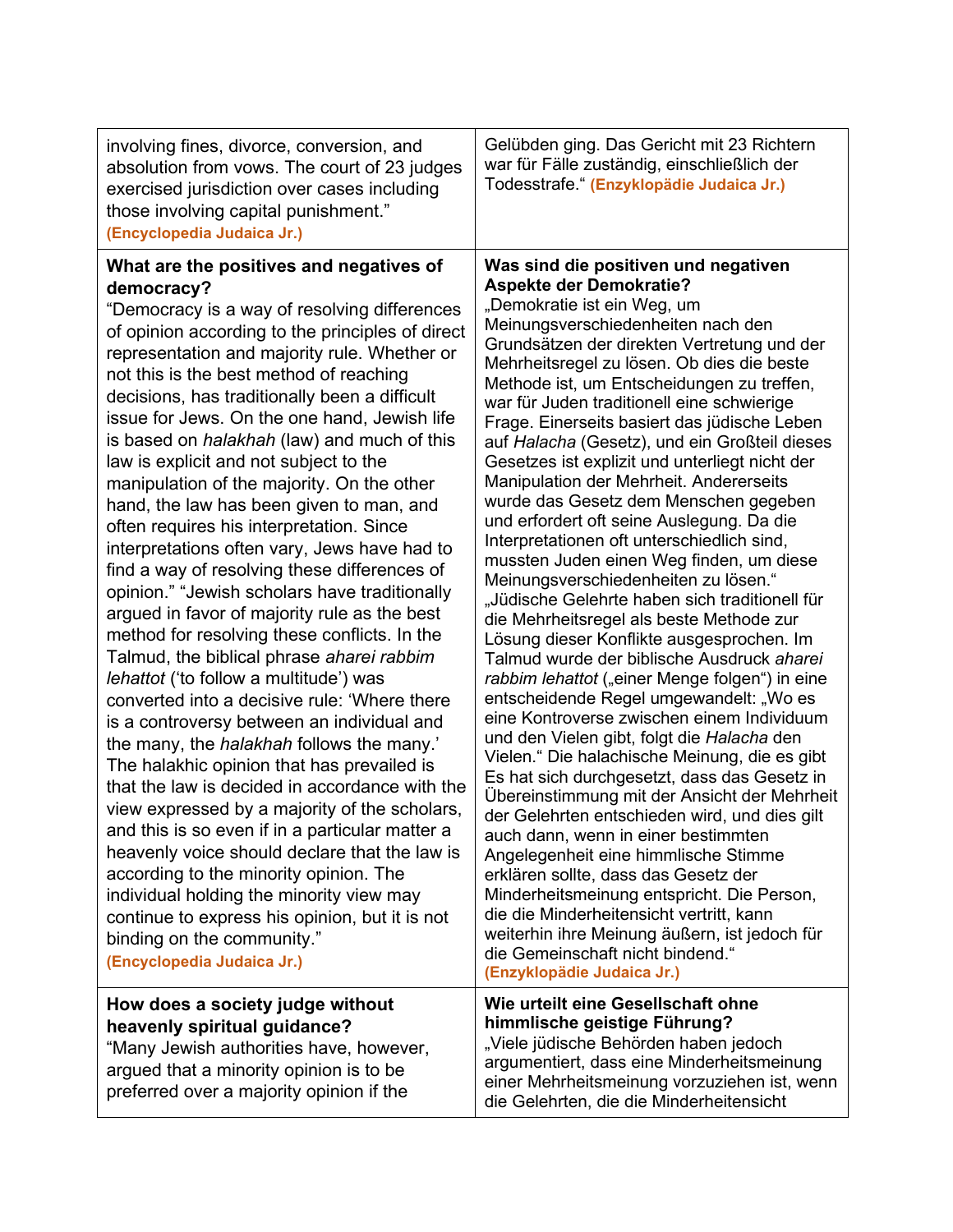| scholars holding the minority view possess<br>the greater wisdom. These authorities have<br>argued that often a single individual of<br>outstanding scholarship might better<br>understand an issue of law than a whole<br>group of less learned people. But this<br>principle would then create the problem of<br>how to decide which scholars are more<br>learned than others, and Judaism has<br>generally rejected this point of view. For<br>example, the Shulhan Arukh, the<br>authoritative code of Jewish law, states that<br>the determination of halakhah is generally<br>made by application of the principle of<br>majority rule." "As regards the election of<br>public office holders, most scholars have<br>argued for majority rule as well, and have<br>rejected the idea that only the wealthy or<br>learned members of a community be allowed<br>to participate in voting, thus 'it makes no<br>difference whether this majority is composed<br>of rich or poor, of scholars or the common<br>people.' In recent times, halakhic scholars<br>continue to believe that every vote carries<br>equal weight. Throughout history, Jewish<br>community and religious leaders were<br>elected by a vote of the community."<br>(Encyclopedia Judaica Jr.) | vertreten, die größere Weisheit besitzen.<br>Diese Behörden haben argumentiert, dass<br>häufig eine einzelne Person mit<br>herausragenden wissenschaftlichen<br>Kenntnissen eine Rechtsfrage besser<br>verstehen könnte als eine ganze Gruppe<br>weniger gelehrter Personen. Dieses Prinzip<br>würde dann jedoch das Problem aufwerfen,<br>wie zu entscheiden ist, welche Gelehrten<br>besser gelernt sind als andere, und das<br>Judentum hat diesen Standpunkt im<br>Allgemeinen abgelehnt. Zum Beispiel besagt<br>der Shulhan Arukh, der maßgebliche Kodex<br>des jüdischen Rechts, dass die Bestimmung<br>der Halacha im Allgemeinen unter Anwendung<br>des Grundsatzes der Mehrheitsregel erfolgt."<br>"In Bezug auf die Wahl von Amtsträgern<br>haben sich die meisten Wissenschaftler<br>ebenfalls für die Mehrheit ausgesprochen und<br>die Idee abgelehnt, dass nur die<br>wohlhabenden oder gelehrten Mitglieder einer<br>Gemeinschaft an der Abstimmung teilnehmen<br>dürfen. Daher macht es keinen Unterschied,<br>ob dies der Fall ist Die Mehrheit setzt sich aus<br>Reichen oder Armen, Gelehrten oder dem<br>einfachen Volk zusammen. "In jüngster Zeit<br>glauben halachische Gelehrte weiterhin, dass<br>jede Stimme das gleiche Gewicht hat. Im<br>Laufe der Geschichte wurden jüdische<br>Gemeinde und religiöse Führer durch eine<br>Abstimmung der Gemeinde gewählt."<br>(Enzyklopädie Judaica Jr.) |
|-----------------------------------------------------------------------------------------------------------------------------------------------------------------------------------------------------------------------------------------------------------------------------------------------------------------------------------------------------------------------------------------------------------------------------------------------------------------------------------------------------------------------------------------------------------------------------------------------------------------------------------------------------------------------------------------------------------------------------------------------------------------------------------------------------------------------------------------------------------------------------------------------------------------------------------------------------------------------------------------------------------------------------------------------------------------------------------------------------------------------------------------------------------------------------------------------------------------------------------------------------------------------|---------------------------------------------------------------------------------------------------------------------------------------------------------------------------------------------------------------------------------------------------------------------------------------------------------------------------------------------------------------------------------------------------------------------------------------------------------------------------------------------------------------------------------------------------------------------------------------------------------------------------------------------------------------------------------------------------------------------------------------------------------------------------------------------------------------------------------------------------------------------------------------------------------------------------------------------------------------------------------------------------------------------------------------------------------------------------------------------------------------------------------------------------------------------------------------------------------------------------------------------------------------------------------------------------------------------------------------------------------------------------------------------------------------------------|
| What are the reasons there were more<br>monarchies than democracies in Biblical<br>Israel?<br>"From the political point of view, the people of<br>Israel have more often been ruled by<br>monarchies than by democratic forms of<br>government. The Book of Deuteronomy<br>makes provision for the people of Israel to<br>have a king, but insists that the king must<br>rule by law and 'that his heart be not lifted up<br>above his brethren.' In biblical times, the<br>Israelites believed that their government had<br>to derive from God. Thus, when Moses<br>accepted the advice of his father-in-law                                                                                                                                                                                                                                                                                                                                                                                                                                                                                                                                                                                                                                                         | Was sind die Gründe, warum es im<br>biblischen Israel mehr Monarchien als<br>Demokratien gab? "Aus politischer Sicht<br>wurde das Volk Israel häufiger von<br>Monarchien als von demokratischen<br>Regierungsformen regiert. Das Buch<br>Deuteronomium sieht vor, dass das Volk Israel<br>einen König hat, besteht jedoch darauf, dass<br>der König gesetzlich regieren muss und "dass<br>sein Herz nicht über seine Brüder erhoben<br>wird." "In biblischen Zeiten glaubten die<br>Israeliten, dass ihre Regierung dies getan<br>hatte von Gott ableiten. Als Mose den Rat<br>seines Schwiegervaters Jethro annahm,<br>Führer zu ernennen, erhielt er zuerst Gottes<br>Erlaubnis und ernannte dann mit Gottes                                                                                                                                                                                                                                                                                                                                                                                                                                                                                                                                                                                                                                                                                                            |

Jethro to appoint leaders, he first obtained